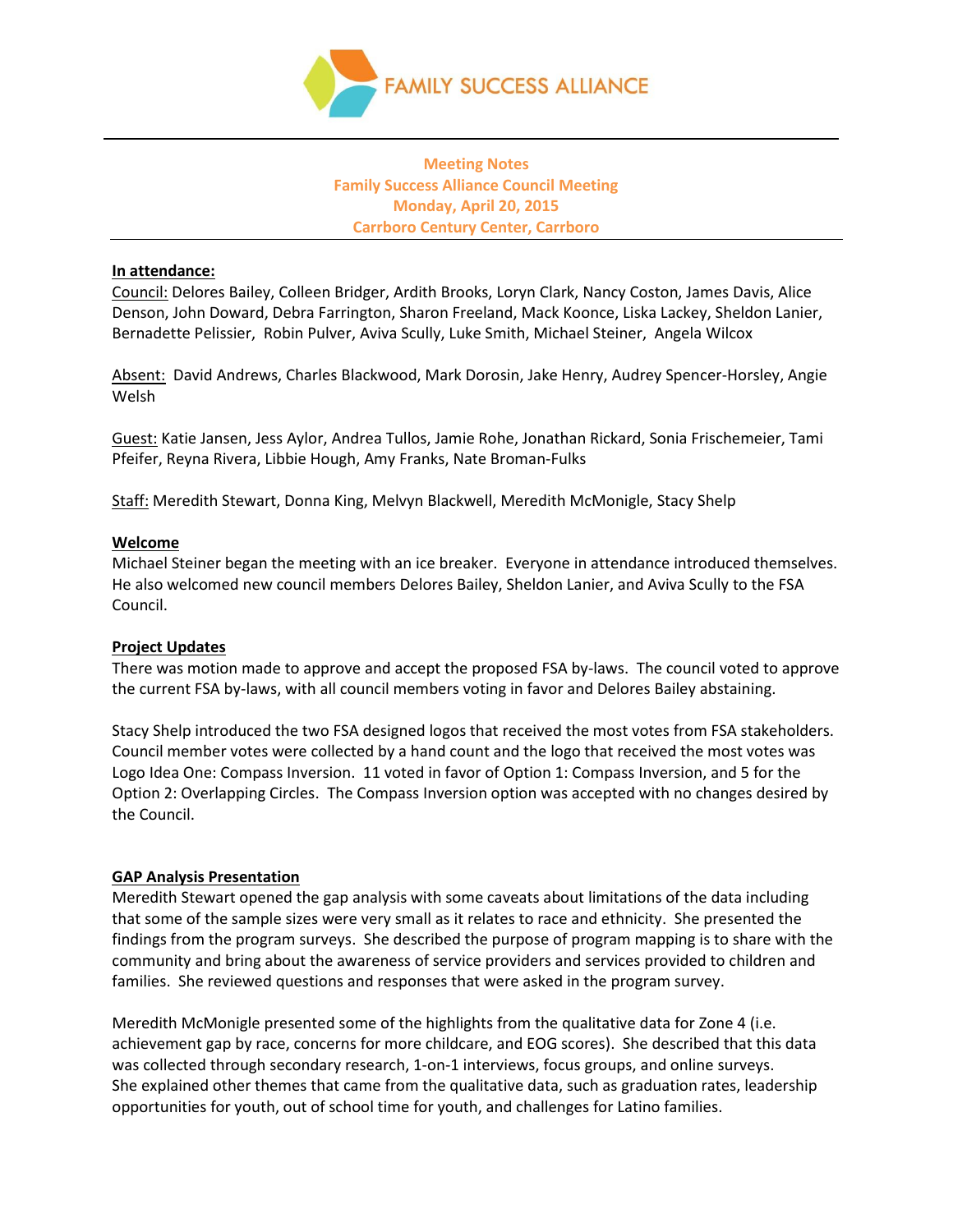Meredith McMonigle presented some of the highlights from the qualitative data for Zone 6 (i.e. achievement gap by race, affordable childcare, and fewer resources for children under 5 YOA). She expressed the trend/concern for academic and social supports for children outside of school. For example community members expressed the concern for teens having a positive/productive place to hangout.

## **Zone presentation of Community Priorities Reports**

Zone 4 champions Aviva Scully and Rosemary Deane presented the priorities that were voted on during their community meeting. They explained the top four themes that were voted on.

Those four themes were: 1) Transportation, 2) Kindergarten readiness, 3) Childcare, 4) Support for Latino Families. Possible solutions that were suggested were: ways to provide more childcare subsidies and expanding school bus routes and/or runtime.

Zone champion Delores Bailey along with zone partners Reyna Rivera and Tami Pfeifer presented the priorities that were voted on during their community meeting. They explained the top four themes that were voted on.

Those four themes were: 1) Childcare, 2) Kindergarten readiness, 3) Housing, 4) Support for families

Zone 6 partner, Reyna, voiced the concern for affordable housing in the Zone 6. She felt like housing was more of a priority for the Zone. She explained that many parents have come to her, and expressed that they will be living the area due to lack of affordable housing. Meredith M. commented that the themes were not presented in rank order and that housing received the second highest number of votes.

Zone partner, Tami Pfeifer, commented that she felt that there was not enough parent/community resident representation at the priority setting zone meeting. She explained that there should be more engagement from community members, in order to get a better understanding of zone resident's perspective and priorities. She requested that the FSA make sure that we are capturing the wants and desires of the community. Delores Bailey added that service providers will be tasked with bringing at least one parent to future zone meetings.

Meredith Stewart presented the Council with proposed initial action steps. The proposal was a request for \$90,000 from the OC Social Justice Fund. These monies would contribute to implementing a Kindergarten Readiness program in one elementary school within each zone. She then proposed an alternate plan of establishing a kindergarten family literacy program in one elementary school within each zone. She made a request for an extra \$10,000 this fiscal year in order to hire individuals that play the role of a navigator and advocate for the FSA, service providers, children, and families to work on the ground in the zones. She explained that in order to compensate these individuals for the upcoming fiscal year, there would eventually be a request for an extra \$150,000.

The Council discussed both proposed plans. There was a motion to have the OCHD staff research a way to incorporate both plans (Kindergarten readiness program & Literacy program), as pilot techniques for both zones. All council members voted in favor that OCHD staff will find a way to incorporate both plans as an initial action step for both zones.